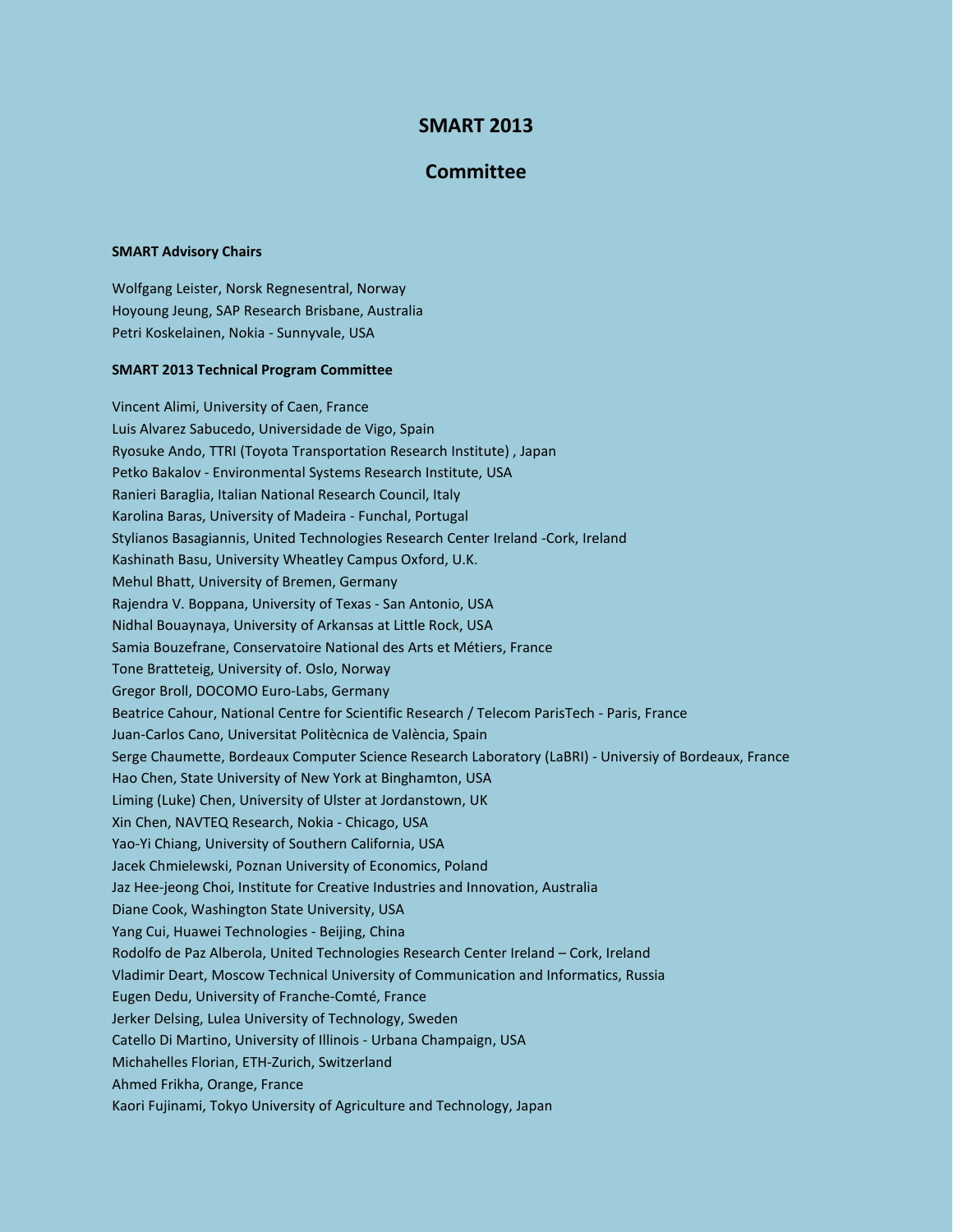Luigi Gallo, ICAR-CNR, Italy Ivan Ganchev, University of Limerick, Ireland Javier Manuela Gozalvez Sempere, The Universidad Miguel Hernández de Elche, Spain Cornelia Graf, Center for Usability Research & Engineering, Austria Bin Guo, Northwestern Polytechnical University, China Mohammad Hammoudeh, Manchester Metropolitan University, UK Erik Hoel, Environmental Systems Research Institute, USA Xiaodi Huang, Charles Sturt University, Australia Xinyi Huang, Fujian Normal University, China Ravi Jhawar, Università degli Studi di Milano – Crema, Italy Marko Jaakola, VTT Technical Research Centre of Finland, Finland Hoyoung Jeung, SAP Research Brisbane, Australia Hanmin Jung, KISTI, Korea Achilles Kameas, Hellenic Open University, Greece Ibrahim Kamel, University of Sharjah, UAE Krishna Kant, National Science Foundation, USA Randi Karlsen, University of Tromso, Norway Alexander Klein, Technische Universität München, Germany Christian Koch, Chalmers University of Technology - Gothenburg, Sweden Lisimachos Kondi, University of Ioannina, Greece Shin'ichi Konomi, University of Tokyo, Japan Petri Koskelainen, Nokia - White Plains, USA Francine Krief, University of Bordeaux, France Kirill Krinkin, Saint-Petersburg Academic University / Russian Academy of Science, Russia Ahmed Lbath, l'Université Joseph Fourier – Grenoble, France John R. Lee, University of Edinburgh - Scotland, UK Wolfgang Leister, Norsk Regnesentral, Norway Dan Lin, Missouri University of Science and Technology, USA Juha Lindfors, University of Oulu, Finland Linda Little, Northumbria University, UK Giovanni Livraga, Università degli Studi di Milano - Crema, Italy Pascal Lorenz, University of Haute Alsace, France Veikko Louhevaara, University of Eastern Finland - Kuopio, Finland Daniel Lucani, Instituto de Telecomunicações & University of Porto, Portugal Artur Lugmayr, Tampere University of Technology, Finland Xuanwen Luo, Sandvik Mining and Construction - Alachua, USA Paul Lyons, Massey University - Palmerston North, New Zealand Maode Ma, Nanyang Technological University, Singapore Namunu Maddage, University of Melbourne, Australia Tatiana Kozlova Madsen, Aalborg University, Denmark Christian Makaya, Telcordia Technologies, USA Yasir Malik, University of Sherbrooke, Canada Yannis Manolopoulos, Aristotle University - Thessaloniki, Greece Martina Mara, Ars Electronica Futurelab, Austria Antonio Ruiz Martinez, University of Murcia, Spain Sujith Samuel Mathew, University of Adelaide, Australia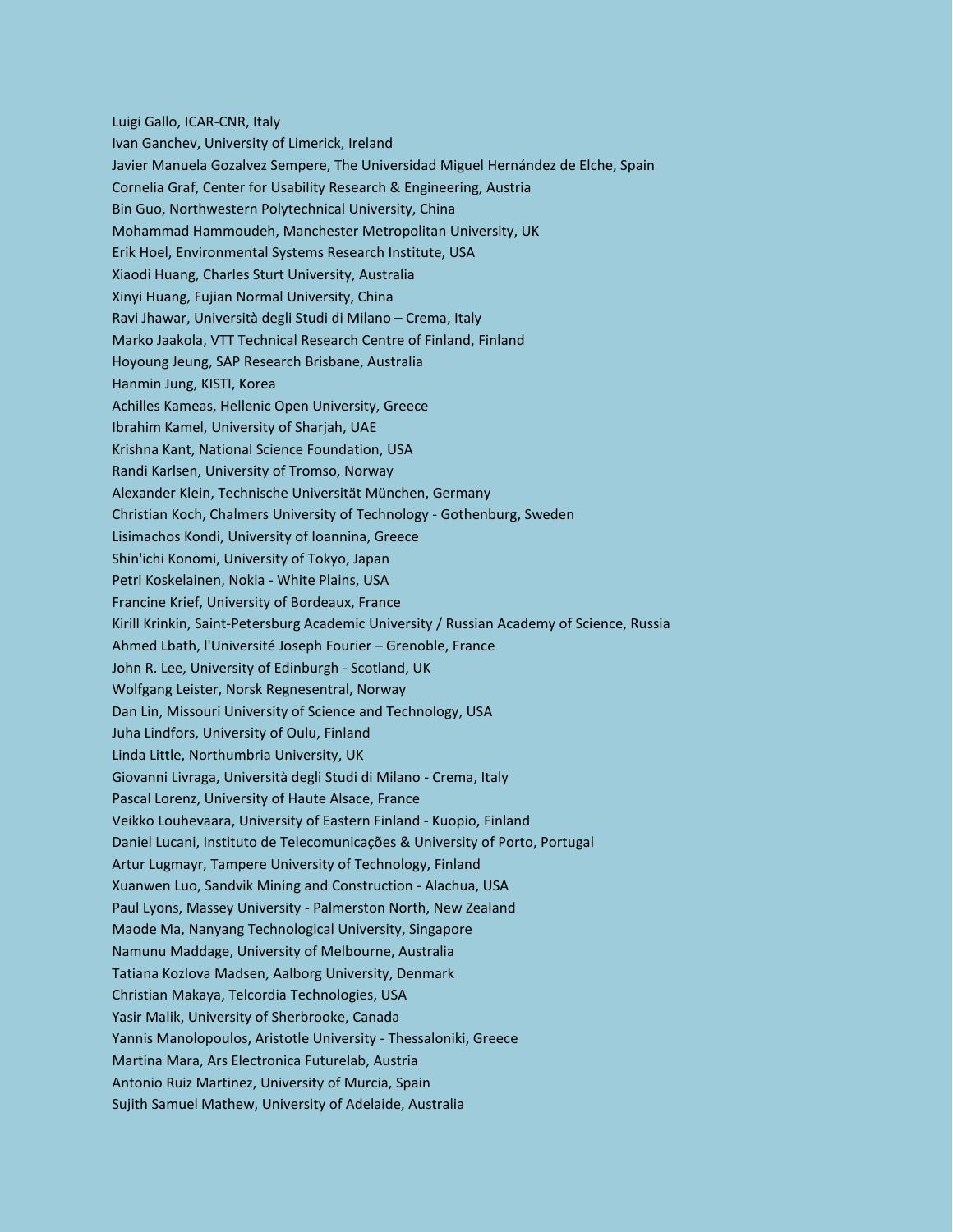Stephen McLaughlin, Penn State University, USA Natarajan Meghanathan, Jackson State University - Jackson, USA Harris Michail, Cyprus University of Technology, Cyprus Carlos Miguel Tavares Calafate, Technical University of Valencia, Spain Klaus Moessner, University of Surrey, UK Robert Morelos-Zaragoza, San Jose State University, USA Dmitry Namiot, Lomonosov Moscow State University, Russia Hongbo Ni, Northwestern Polytechnical University, China Petros Nicopolitidis, Aristotle University of Thessaloniki, Greece Chris Nugent, University of Ulster, UK Hadi Otrok, Khalifa University of Science, Technology & Research (KUSTAR) - Abu Dhabi, UAE Luigi Patrono, University of Salento, Italy Jun Peng, University of Texas - Pan American- Edinburg, USA Fernando Pereñíguez García, University of Murcia, Spain Fabio Pianesi, Fondazione Bruno Kessler - Trento, Italy Christian Prehofer, Kompetenzfeldleiter Adaptive Kommunikationssysteme / Fraunhofer-Einrichtung für Systeme der Kommunikationstechnik ESK – München, Germnay Juwel Rana, Luleå University of Technology, Sweden Sherif Rashad, Morehead State University, USA Arto Reiman, University of Oulu, Finland José M. Reyes Álamo, New York City College of Technology, USA Joel Rogriques, University of Beira Interior/Institute of Telecommunications, Portugal Kouchi Sakurai, Kyushu University-Fukuoka, Japan Susana Sargento, University of Aveiro/Institute of Telecommunications, Portugal Panagiotis Sarigiannidis, University of Western Macedonia - Kozani, Greece Trenton Schulz, Norwegian Computer Center (Norsk Regnesentral), Norway Ahmadou Sere, SAFRAN Morpho, France Farhan Siddiqui, Walden University, USA Rich Simpson, University of Pittsburgh, USA Jeffrey Soar, University of Southern Queensland, Australia Karthik Srinivasan, Infosys Labs - Bangalore, India Young-Joo Suh, Pohang University of Science and Technology (POSTECH), Korea Andrei Sukhov, Internet TV Ltd., Russia Kåre Synnes, Luleå University of Technology, Sweden Yutaka Takahashi, Kyoto University, Japan Markus Taumberger, VTT - Technical Research Centre of Finland, Finland Sabu M Thampi, Indian Institute of Information Technology and Management - Kerala, India Dian Tjondronegoro, Queensland University of Technology, Australia Lieven Trappeniers, Bell Labs Alcatel-Lucent, Belgium Ming-Fong Tsai, Industrial Technology Research Institute of Taiwan, R.O.C Nico Van de Weghe, Ghent University, Belgium Sauro Vicini, IRCCS Ospedale San Raffaele, Italy Arno Wacker, University of Kassel, Germany Alexander Wiethoff, University of Munich, Germany Ouri Wolfson, University of Illinois - Chicago, USA Qin Xin, University of Faroe Islands, Demark